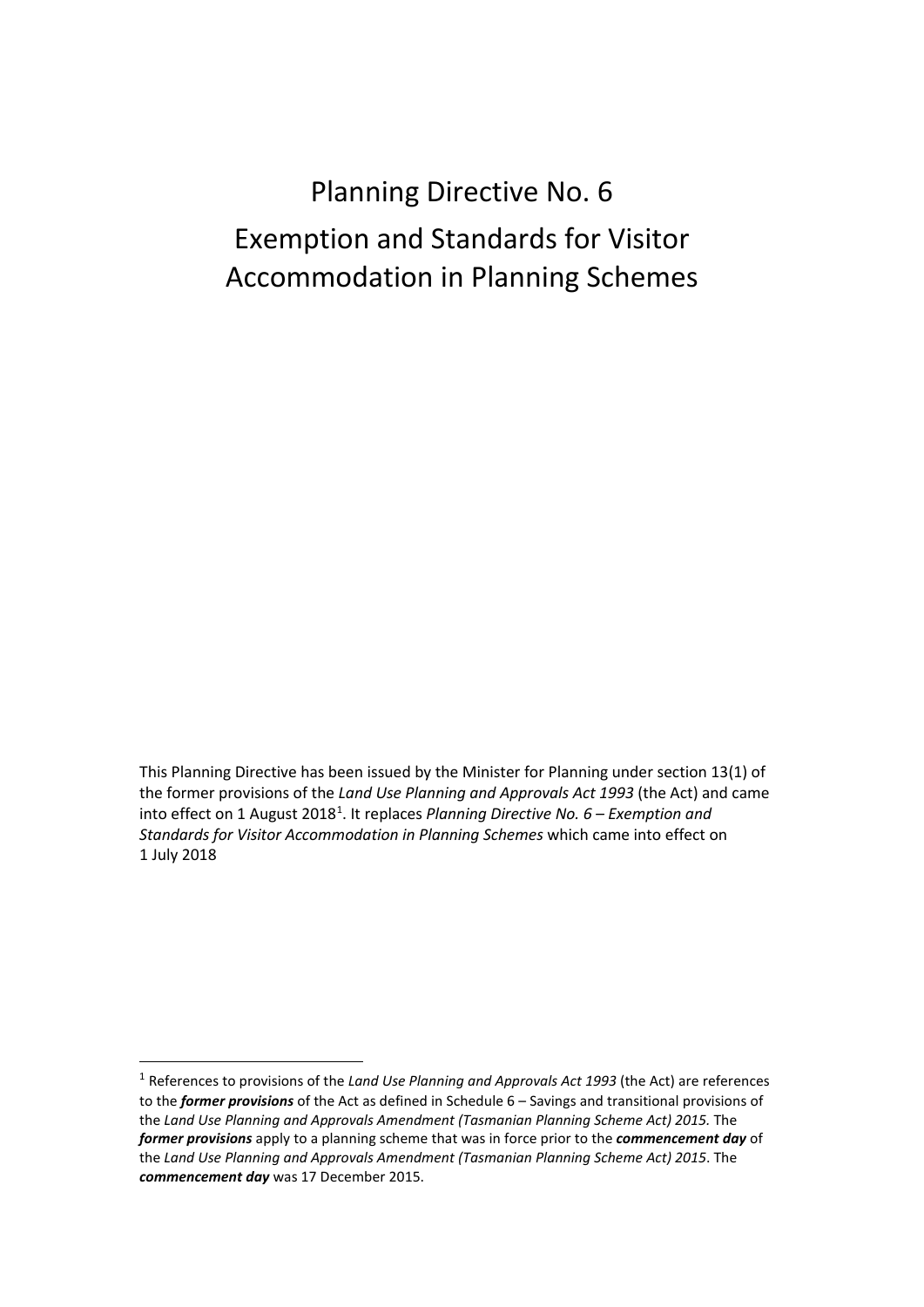| Version | Issue date    | <b>Description</b>                                             |
|---------|---------------|----------------------------------------------------------------|
| 1.0     | 1 July 2018   | Original version, replaces Interim Planning Directive<br>No. 2 |
| 2.0     | 1 August 2018 | Modification to clarify clause 3.1(e) Acceptable               |
|         |               | Solution A1                                                    |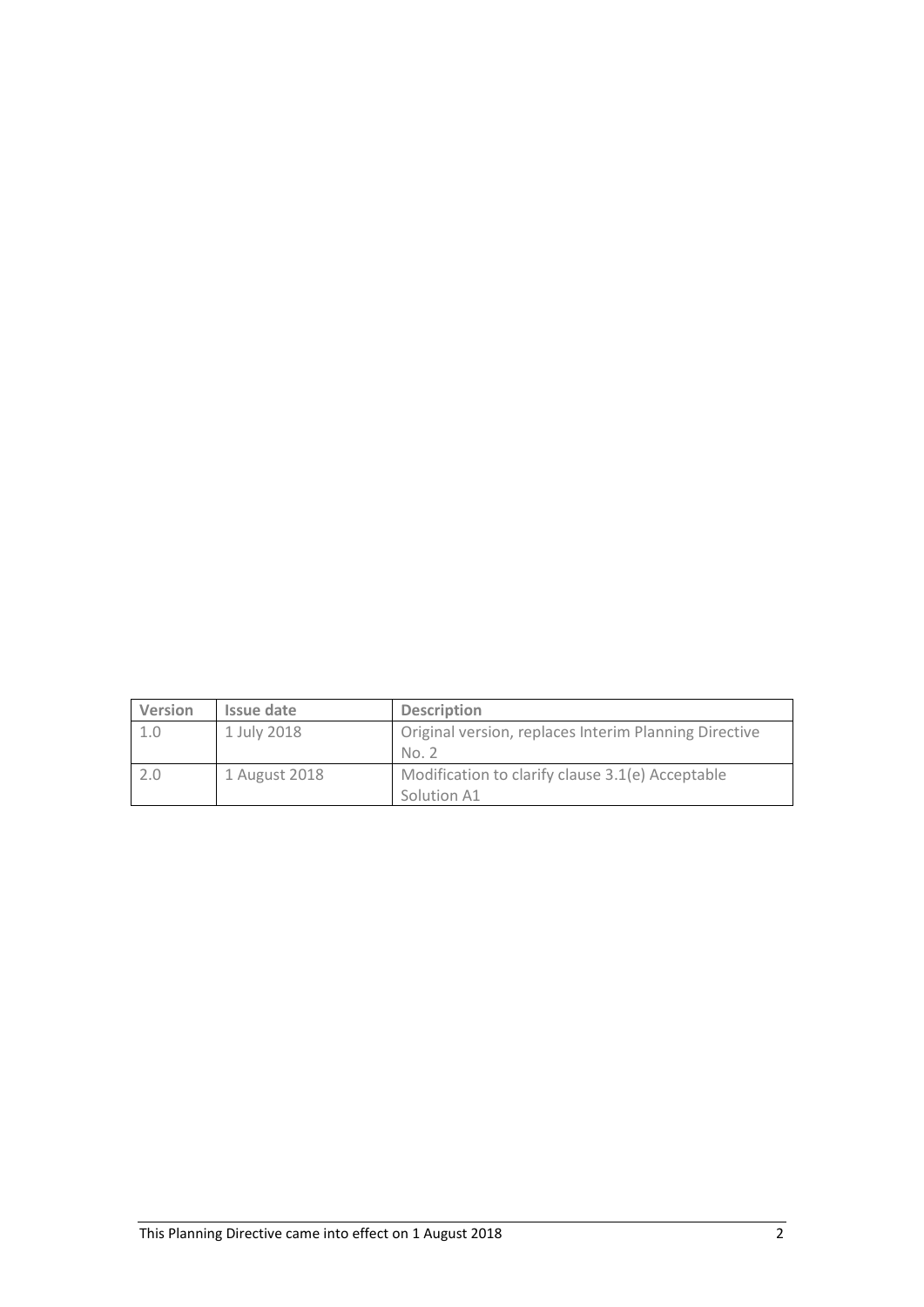## **1.0 Citation**

This planning directive may be cited as Planning Directive No. 6 – Exemption and Standards for Visitor Accommodation in Planning Schemes.

## **2.0 Application**

- 2.1 This planning directive applies to the following planning schemes:
	- (a) interim planning schemes that have been declared or made under the *Land Use Planning and Approvals Act 1993* (the Act);
	- (b) notwithstanding 2.1(a), the area identified as Battery Point Heritage Precinct (BP1) in the Hobart Interim Planning Scheme 2015 is excluded from the application of 3.1(c), 3.1(d) and 3.1(e);
	- (c) the *Flinders Planning Scheme 2000*; and
	- (d) the *Sullivans Cove Planning Scheme 1997*.

## **3.0 Effect of the planning directive (Mandatory provisions)**

- 3.1 For all interim planning schemes to which this planning directive applies must have the effect that:
	- (a) the description for the Use Class of Visitor Accommodation is:

use of land for providing short or medium term accommodation, for persons away from their normal [place](http://www.iplan.tas.gov.au/pages/plan/book.aspx?exhibit=claips) of residence, on a commercial basis or otherwise available to the general public at no cost. Examples include a backpackers [hostel, bed and breakfast establishment,](http://www.iplan.tas.gov.au/pages/plan/book.aspx?exhibit=claips) camping and caravan park, holiday cabin, holiday unit, [motel, overnight camping area, residential](http://www.iplan.tas.gov.au/pages/plan/book.aspx?exhibit=claips) hotel an[d serviced apartment.](http://www.iplan.tas.gov.au/pages/plan/book.aspx?exhibit=claips)

(b) the following use is exempt from requiring a planning permit:

Visitor Accommodation in a dwelling (including an ancillary dwelling) if:

- (i) the dwelling is used by the owner or occupier as their main place of residence, and only let while the owner or occupier is on vacation or temporarily absent; or
- (ii) the dwelling is used by the owner or occupier as their main place of residence, and visitors are accommodated in not more than 4 bedrooms.
- (c) unless 3.1(b) applies, Visitor Accommodation is 'Permitted' with no qualification within the Use Tables for General Residential Zone, Inner Residential Zone, Low Density Residential Zone, Rural Living Zone, Environmental Living Zone and Village Zone.
- (d) Unless 3.1(b) applies, the following standards must be complied with:
	- (i) all relevant zone development standards for buildings and works; and
	- (ii) all relevant use and development standards if within an applicable zone or code.
- (e) the following use standard for Visitor Accommodation is in substitution for all Visitor Accommodation use standards in the General Residential Zone, Inner Residential Zone, Low Density Residential Zone, Rural Living Zone, Environmental Living Zone and Village Zone: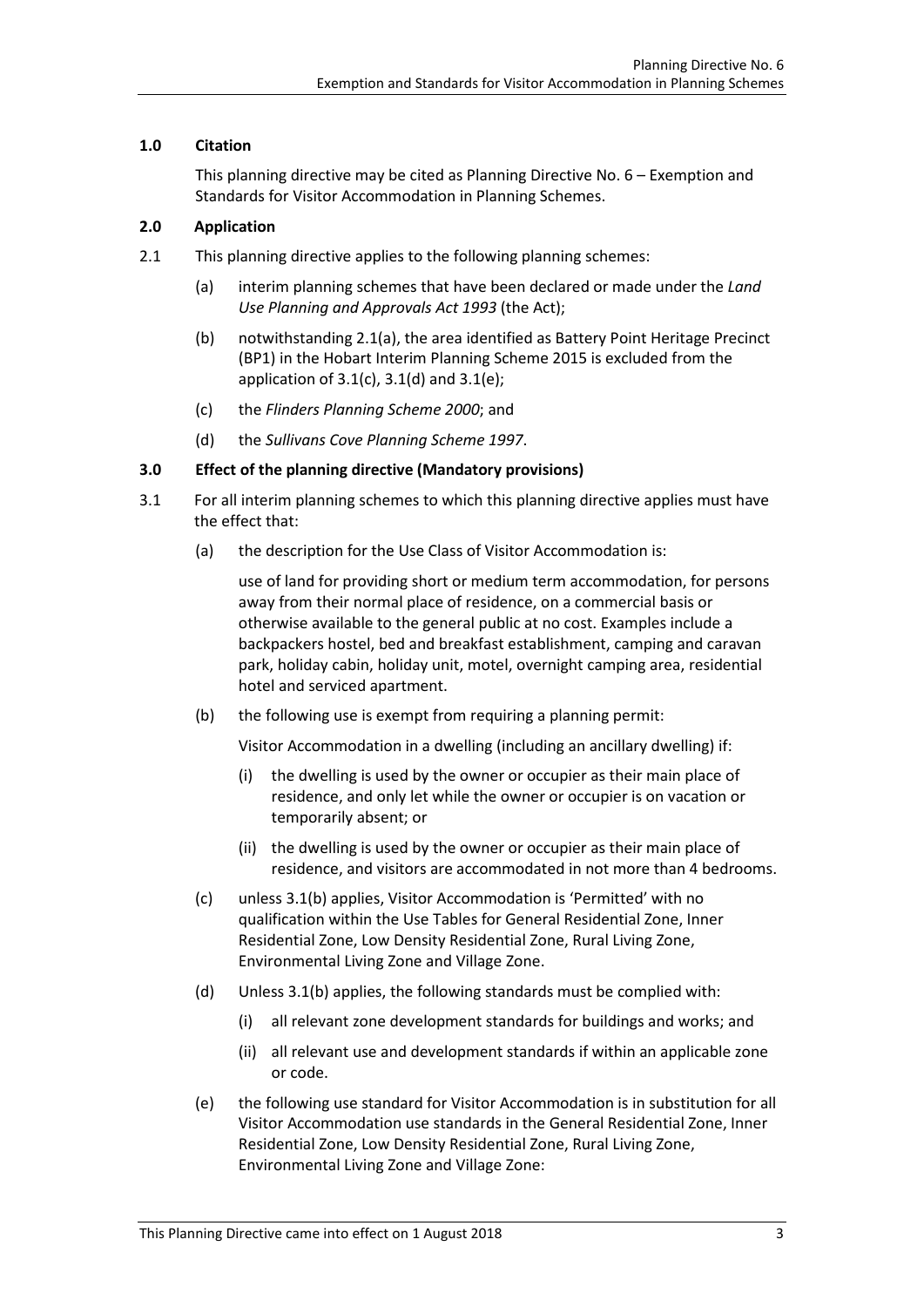## **Visitor Accommodation**

| <b>Objective:</b> |
|-------------------|
|-------------------|

That Visitor Accommodation:

- (a) is compatible with the character and use of the area;
- (b) does not cause an unreasonable loss of residential amenity; and
- (c) does not impact the safety and efficiency of local roads or rights of way.

| <b>Acceptable Solutions</b>                                                                                                                                                                              |                                                                        | <b>Performance Criteria</b>                                                                                                                                                                                 |  |  |
|----------------------------------------------------------------------------------------------------------------------------------------------------------------------------------------------------------|------------------------------------------------------------------------|-------------------------------------------------------------------------------------------------------------------------------------------------------------------------------------------------------------|--|--|
| A1                                                                                                                                                                                                       |                                                                        | <b>P1</b>                                                                                                                                                                                                   |  |  |
| Visitor Accommodation must:                                                                                                                                                                              |                                                                        | Visitor Accommodation must be compatible<br>with the character and use of the area and                                                                                                                      |  |  |
| (a)                                                                                                                                                                                                      | accommodate guests in existing<br>habitable buildings; and             | not cause an unreasonable loss of<br>residential amenity, having regard to:                                                                                                                                 |  |  |
| (b)                                                                                                                                                                                                      | have a gross floor area of not more<br>than 200m <sup>2</sup> per lot. | (a) the privacy of adjoining properties;                                                                                                                                                                    |  |  |
|                                                                                                                                                                                                          |                                                                        | (b) any likely increase in noise to adjoining<br>properties;                                                                                                                                                |  |  |
|                                                                                                                                                                                                          |                                                                        | (c) the scale of the use and its<br>compatibility with the surrounding<br>character and uses within the area;                                                                                               |  |  |
|                                                                                                                                                                                                          |                                                                        | (d) retaining the primary residential<br>function of an area;                                                                                                                                               |  |  |
|                                                                                                                                                                                                          |                                                                        | (e) the impact on the safety and efficiency<br>of the local road network; and                                                                                                                               |  |  |
|                                                                                                                                                                                                          |                                                                        | (f)<br>any impact on the owners and users<br>rights of way.                                                                                                                                                 |  |  |
| A2                                                                                                                                                                                                       |                                                                        | P <sub>2</sub>                                                                                                                                                                                              |  |  |
| Visitor Accommodation is not for a lot, as<br>defined in the Strata Titles Act 1998, that is<br>part of a strata scheme where another lot<br>within that strata scheme is used for a<br>residential use. |                                                                        | Visitor Accommodation within a strata<br>scheme must not cause an unreasonable<br>loss of residential amenity to long term<br>residents occupying other lots within the<br>strata scheme, having regard to: |  |  |
|                                                                                                                                                                                                          |                                                                        | (a) the privacy of residents;                                                                                                                                                                               |  |  |
|                                                                                                                                                                                                          |                                                                        | (b) any likely increase in noise;                                                                                                                                                                           |  |  |
|                                                                                                                                                                                                          |                                                                        | (c) the residential function of the strata<br>scheme;                                                                                                                                                       |  |  |
|                                                                                                                                                                                                          |                                                                        | (d) the location and layout of the lots;                                                                                                                                                                    |  |  |
|                                                                                                                                                                                                          |                                                                        | (e) the extent and nature of any other non-<br>residential uses; and                                                                                                                                        |  |  |
|                                                                                                                                                                                                          |                                                                        | (f)<br>any impact on shared access and<br>common property.                                                                                                                                                  |  |  |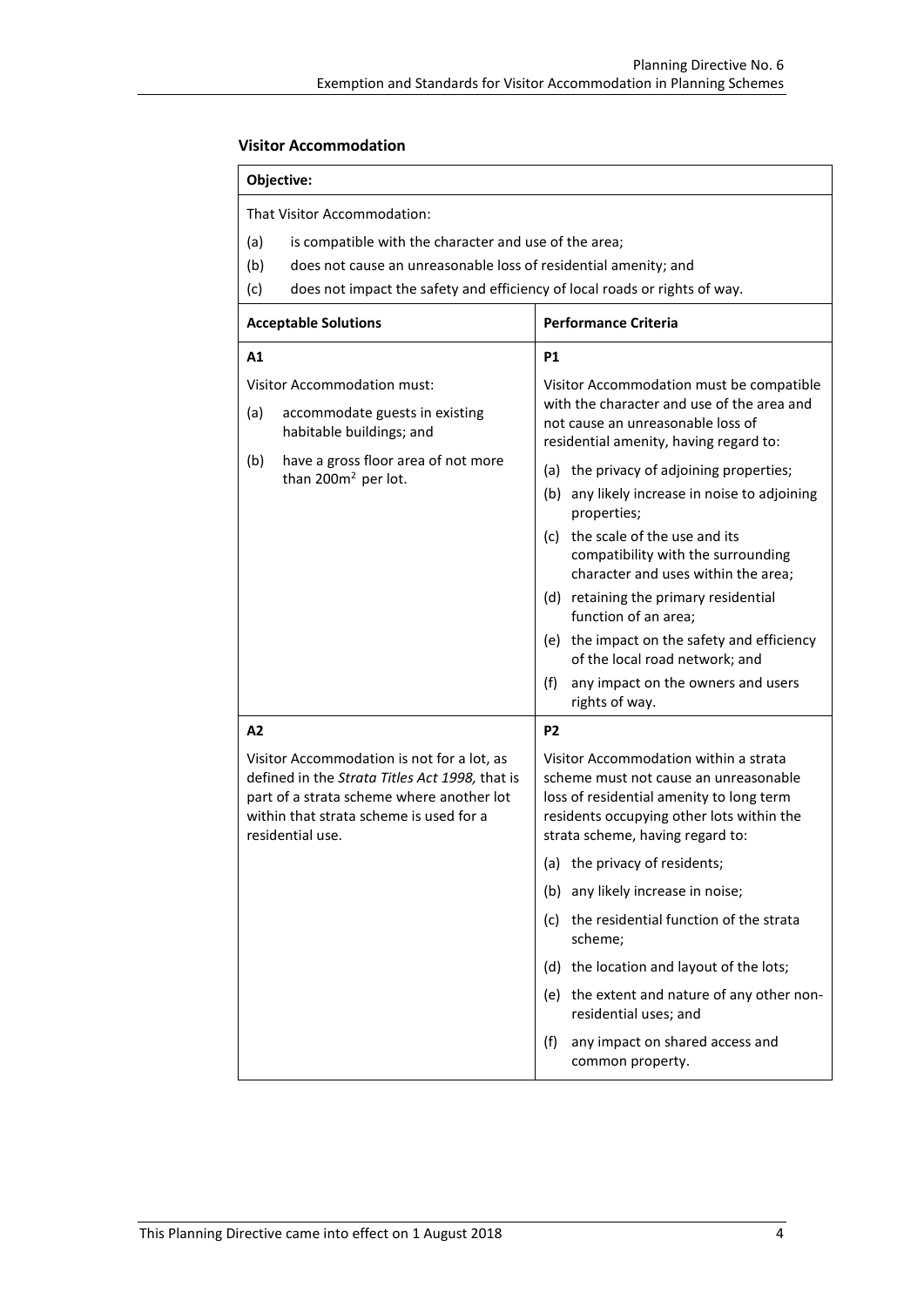- (f) For the purpose of A2 and P2 in the Visitor Accommodation Use Standard in 3.1(e), the meaning of "lot"[2](#page-4-0) and "strata scheme"[3](#page-4-1) is as defined in the *Strata Titles Act 1998*.
- 3.2 For the *Flinders Planning Scheme 2000* to which this planning directive applies must have the effect that:
	- (a) The use of a House, House and Ancillary Apartment or Grouped Housing (the premises) for Visitor Accommodation is exempt from requiring a planning permit, if:
		- (i) the premises is used by the owner or occupier as their main place of residence, and only let while the owner or occupier is on vacation or temporarily absent; or
		- (ii) the premises is used by the owner or occupier as their main place of residence, and visitors are accommodated in not more than 4 bedrooms.
	- (b) For the purposes of clause 3.2(a) Visitor Accommodation means:

means the use of land for providing short or medium-term accommodation, for persons away from their normal place of residence, on a commercial basis.

- 3.3 For the *Sullivans Cove Planning Scheme 1997* to which this planning directive applies must have the effect that:
	- (a) Bed and Breakfast Establishment and Visitor Accommodation uses in a dwelling are exempt from requiring a planning permit, if:
		- (i) the dwelling is used by the owner or occupier as their main place of residence, and only let while the owner or occupier is on vacation or temporarily absent; or
		- (ii) the dwelling is used by the owner or occupier as their main place of residence, and visitors are accommodated in not more than 4 bedrooms.
	- (b) the definition for Bed and Breakfast Establishment is:

A Dwelling used, by a resident of the dwelling for permanent accommodation, to provide accommodation for persons away from their normal place of residence, on a commercial basis.

(c) the definition for Visitor Accommodation is:

Means the use of habitable buildings and spaces for short term occupancy by people who are visitors to the Planning Area, on a commercial basis, including Residential Hotel, Holiday Unit and Motel.

(d) Unless 3.3(a) applies, Bed and Breakfast Establishment use and Visitor Accommodation use are 'Permitted' within Activity Area 1.0 Inner City Residential (Wapping), subject to the following:

<span id="page-4-0"></span>2 *Strata Titles Act 1998* defines 'lot' as:

*'lot, in respect of a site, means a part of the site –*

- *(a) allocated for separate occupation by the owner of the lot or a person deriving rights of occupation from the owner; or*
	- *(b) consisting of land that, by virtue of a certificate under section (A of the Meander Dam Project Act 2003, is to be treated as a lot'*

<span id="page-4-1"></span><sup>3</sup> *Strata Titles Act 1998* defines 'strata scheme' as:

*<sup>&#</sup>x27;strata scheme means the complex of lots and common property (together with the system of administration and management) created on the registered strata plan'*